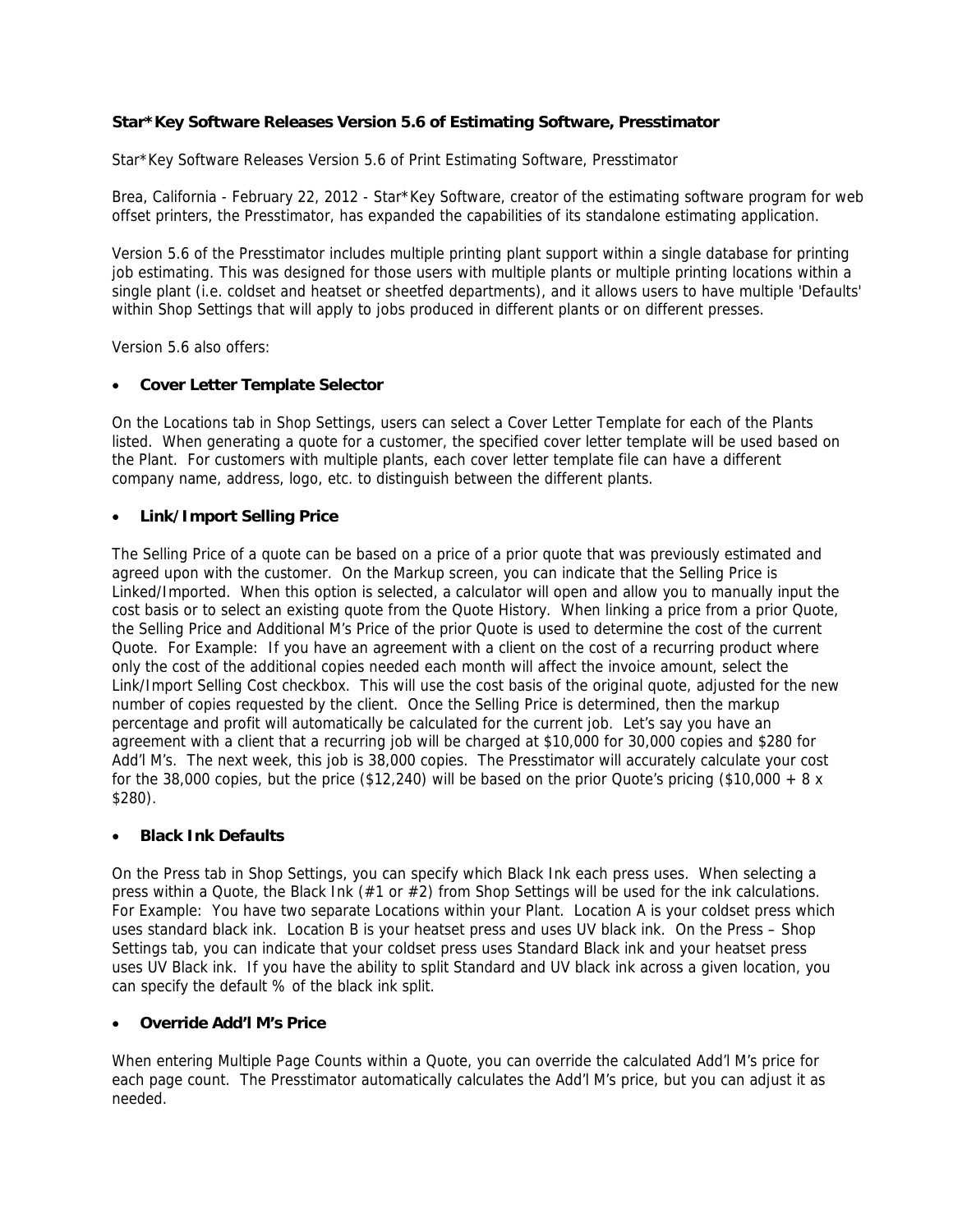## • **Omit Charges**

On the Other Info tab within a Quote, you can indicate whether a particular charge (flat or per M) is to be omitted for this estimate. Instead of removing a cost entirely, choosing to "omit" the charge will remove the charge from the totals but leave a trace of this cost in case you want to include it at a later date or for a new quote when doing a Save As.

# • **New Collect/Straight Terminology**

Because many shops around the world using the Presstimator use different equipment and have different definitions of Collect and Straight, we changed the terminology in the software to be more explicit with "1 copy per impression" and "2 copies per impression".

### • **More Auditor Checking**

More validation is performed within a Quote to eliminate costly oversights, such as paper waste or press make-ready costs. Being sure you cover your own costs and marking up accordingly ensures you that you are making the profits you have targeted. By running the Auditor in the Presstimator, you can be confident that your estimate is accurate.

### • **Reports**

There is now an option in Multiple Page Counts/Multiple Quantities reports to include a Per M cost on each entry and the amount of paper required for each additional page count is now calculated. The Materials report now reports if half-webs are to be used in a job and will separate the total weight (lbs. or kgs) required for each roll size.

#### • **Added Report Generator**

Instead of manually printing a series of reports for a single Quote, you can now use the Report Generator option from the Reports menu. This new screen has the option to generate the Paper, Press, Bindery, Markup, Quick View and Customer Quote Report. You can select which reports you want included and the Presstimator will print out all of these report with a single click.

# • **Web Form Importing**.

A customizable "Request a Quote" web form is available that allows potential customers to enter job specs using an Internet browser. You can create different versions of this web form for different customers or job types, and the web form can also be used internally by the sales staff. The web form includes the various entry fields and drop-down choices you want to have for your customers/sales staff. Once the form is filled out in the browser, the request is emailed to your estimator. After receiving the email, the estimator can import the request directly into the Presstimator which enters the customer's job specs into the appropriate fields in a New Quote. Clicking on the "Load All Defaults" button after importing the contents of the web form completes a quote within seconds. Click here to view a sample web form on our website. http://www.starkeysoftware.com/sample\_request.html

In this new version, the Presstimator's functionality has been expanded to include many features requested by both newspapers and commercial web offset printers. For more information, please visit http://www.presstimator.com. In addition to containing FAQ's, product features, sample reports, comparisons to spreadsheet estimating, and ROI discussions, the website offers a downloadable Presstimator Tour. Visitors to the website can also request a free demo disk of the Presstimator.